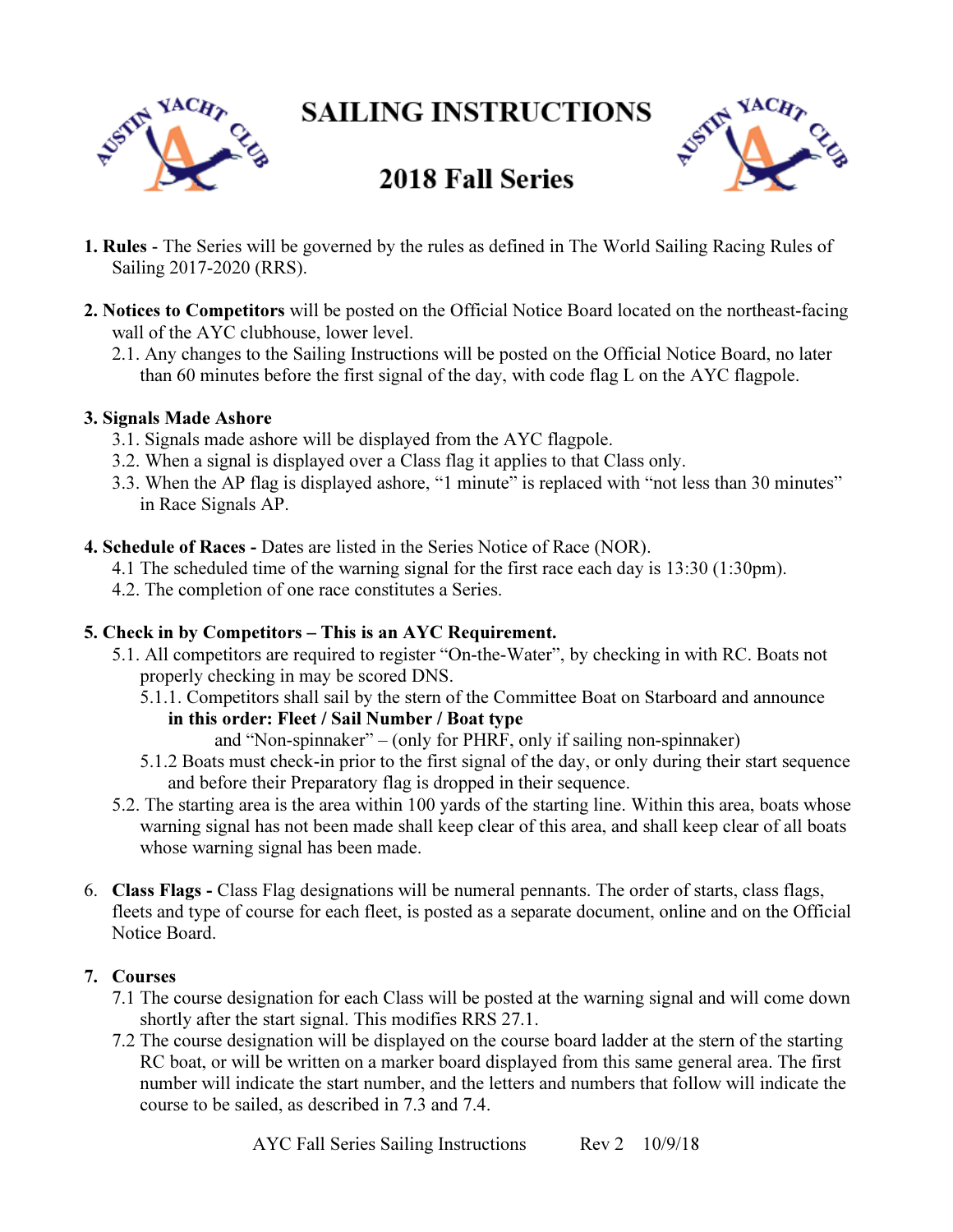7.3 "Long Distance" LD Courses:

- 7.3.1 Pre-defined Long Distance courses are shown on the 2018 LD Course Card, which are available just outside the Race Committee room, and on the AYC website under "Race Documents". When using pre-defined LD courses, the course number from the "2018 LD Course Card" will be shown on the course ladder at the stern of the RC boat.
- 7.3.2 When there is not an appropriate Long Distance course on the Course Card, RC may choose to post a course made of any combination of AYC permanent marks, marks 3 - 12, and a temporary inflatable mark (orange windward "W" or yellow leeward "L").
	- 7.3.2.1 Code Flag C will be flown at the warning signal, to indicate that a course not shown on the Long Distance Course Card will be used.
	- 7.3.2.2 The course will be shown on a white marker board, at the Warning flag. Plain letters or numbers (not underlined) indicate marks to be rounded to port, and underlined letters or numbers indicate marks to be rounded to starboard. "W" or "L" will indicate a temporary orange windward or yellow leeward mark, if used.
- 7.4. Round the Buoys (RTB) courses will be designated on the stern of the RC boat. The first number will indicate the start number, and the letters and numbers that follow will indicate either W1, W2 or W3 as shown in the attached diagram.

# 8. Marks

- 8.1 Marks for the Long Distance course include permanent numbered channel marks or AYC permanent marks, which are shown on the current AYC Long Distance Course Card, or an orange tetrahedron inflatable mark used as a temporary Windward mark ("W") or a yellow tetrahedron inflatable mark used as a temporary Leeward mark (L"). The Start Line and the Finish Line will be White Ball buoys.
- 8.2. Marks for the Round-The-Buoys Courses

 8.2.1 Windward mark for A fleet will be an orange inflatable tetrahedron. Windward mark for MH-B fleet will be an orange inflatable tetrahedron. Windward mark for all other RTB classes will be a yellow tetrahedron.

8.2.2 Leeward mark will be a yellow inflatable tetrahedron for all RTB classes.

# 9. Time Limits

- 9.1. For Round-the-Buoys (RTB) courses, the time limit for each race will be 90 minutes for the first boat to sail the course and finish. A boat failing to finish within 30 minutes after the first boat in her class sails the course and finishes will be scored DNF. This modifies RRS 35 and  $A4$
- 9.2 For Long Distance (LD) courses, the time limit for each race will be two and a half (2.5) hours for the first boat to sail the course and finish. Boats failing to finish within 60 minutes after the first boat in her class sails the course and finishes, will be scored TLE (Time Limit Expired), which is the same points as DNF.
- 9.3 Boats may be finished in place, if their finishing position can be correctly determined, or if a boat agrees to be finished in place. Her finish time will be adjusted so as not to finish in front of boats in her class who finish within the time limit.

# 10. Obstructions

- 10.1. The starting area is the area within 100 yards of the starting line. Within this area, boats whose warning signal has not been made shall keep clear of this area, and shall keep clear of all boats whose warning signal has been made.
- 10.2 After the start, the Finish Line is an obstruction, except when on the last leg of the course.

AYC Fall Series Sailing Instructions Rev 2 10/9/18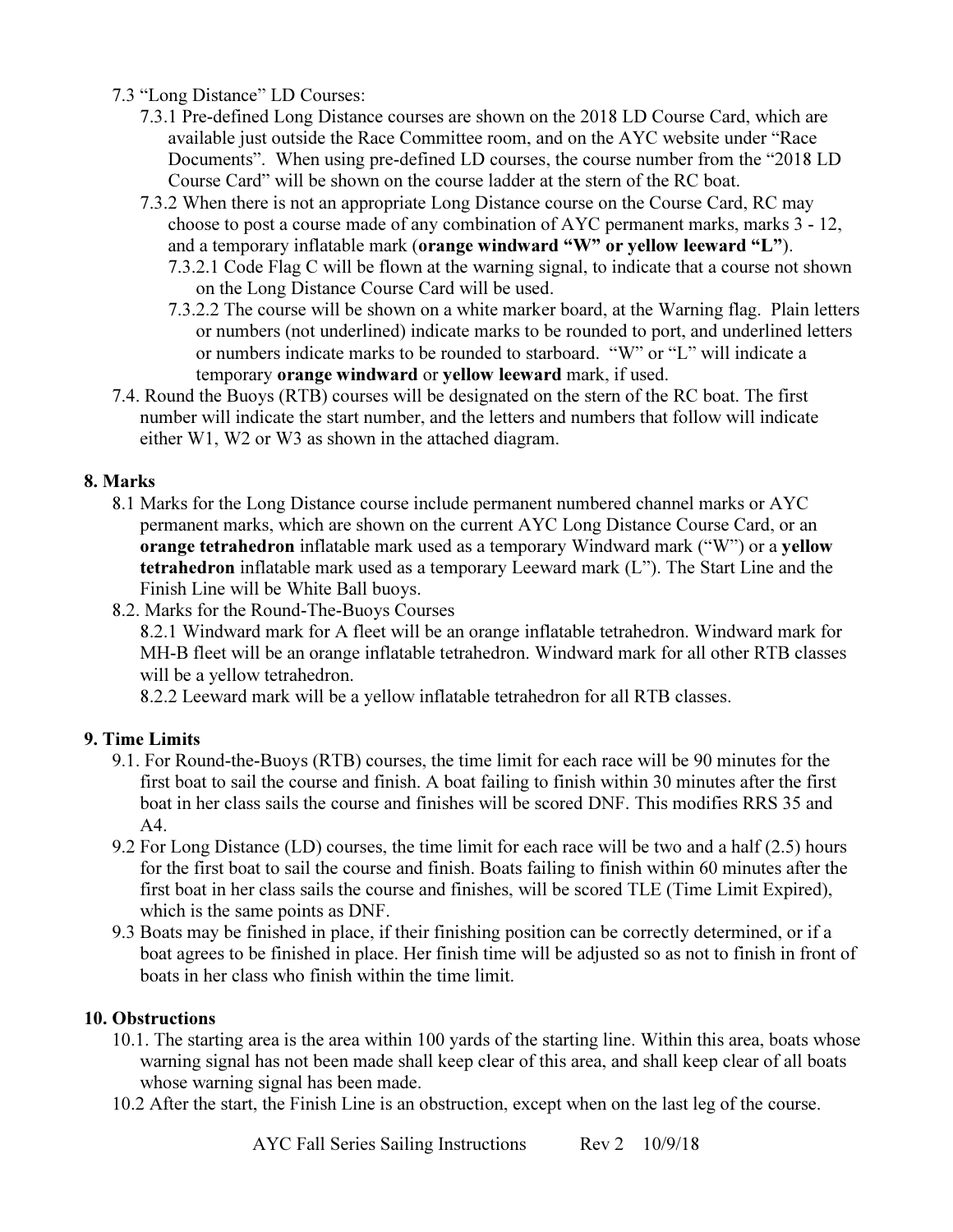Boats that sail through this obstruction will be scored points equal to DNF.

 10.2.1 A boat may correct any errors to comply with this rule, provided she has not finished. This modifies RRS 28.1.

- 10.3 All marked swim areas and dive areas are considered obstructions.
- 10.4 If "X" mark is present, the area between "X" mark and Windy Point is an obstruction.

#### 11. The Start

- 11.1 The Race Committee may alert the competitors prior to the first start sequence, and prior to the second race of the day, with a series of short blasts (more than 6) approximately 1 minute prior to the starting sequence for the first start in that sequence.
- 11.2 The starting line will be between an orange line flag on the port side of the Race Committee boat and a white ball buoy on the port side.
- 11.3 The start sequence may be broadcast on the Primary VHF Race Committee Channel 78.
- 11.4 The Starting Signal sequence will be as described in RRS 26.

# 12. Recalls

- 12.1 The RC may attempt to promptly broadcast the sail number of each recalled boat on the primary VHF channel 78. The following shall NOT be grounds for redress:
	- 12.1.1 Failure of a boat to receive the recall broadcast.
	- 12.1.2 Failure of the RC to broadcast recall numbers.
	- 12.1.3 A boat's position in the sequence of broadcast numbers.
- 12.2 A start that has a General Recall will go to the end of the starting sequence for its re-start. This modifies RRS 29.2.
- 13 Change of Course For Long Distance (LD) courses; the Race Committee may not change the direction or length of any leg of the course after the start. This modifies RRS 33.

# 14 The Finish

- 14.1 The finish line will be between an orange line flag on the starboard side of the Race Committee boat and a white ball buoy on the starboard side.
- 14.2 If a Course must be shortened, and RRS 32 is in effect:
	- 14.2.1 The finish line will be between an Orange Flag on a Chase Boat and the mark to be rounded.
	- 14.2.2 The RC will designate the Class(es) whose course is being shortened on a white marker board, or by displaying their Class Flag(s).
	- 14.2.3 If no Class designation(s) are made when RRS 32 is in effect, the rule is in effect for all applicable Classes which round that mark.
	- 14.2.4 Classes not being shortened at that mark, will continue to sail their designated course.
- 15. Scoring The scoring is defined in the NOR.
- 16. Protests Written protests shall be filed with a Race Committee representative in the AYC office. Protests shall be filed within 30 minutes of the Race Committee boat docking after the race. Protests will be heard in the approximate the order of receipt, as soon as possible on the day of the race, or as soon as reasonably possible.

# 17. Arbitration

17.1. Appendix T, Arbitration, shall apply. Before any protest is scheduled for a hearing, an

AYC Fall Series Sailing Instructions Rev 2 10/9/18